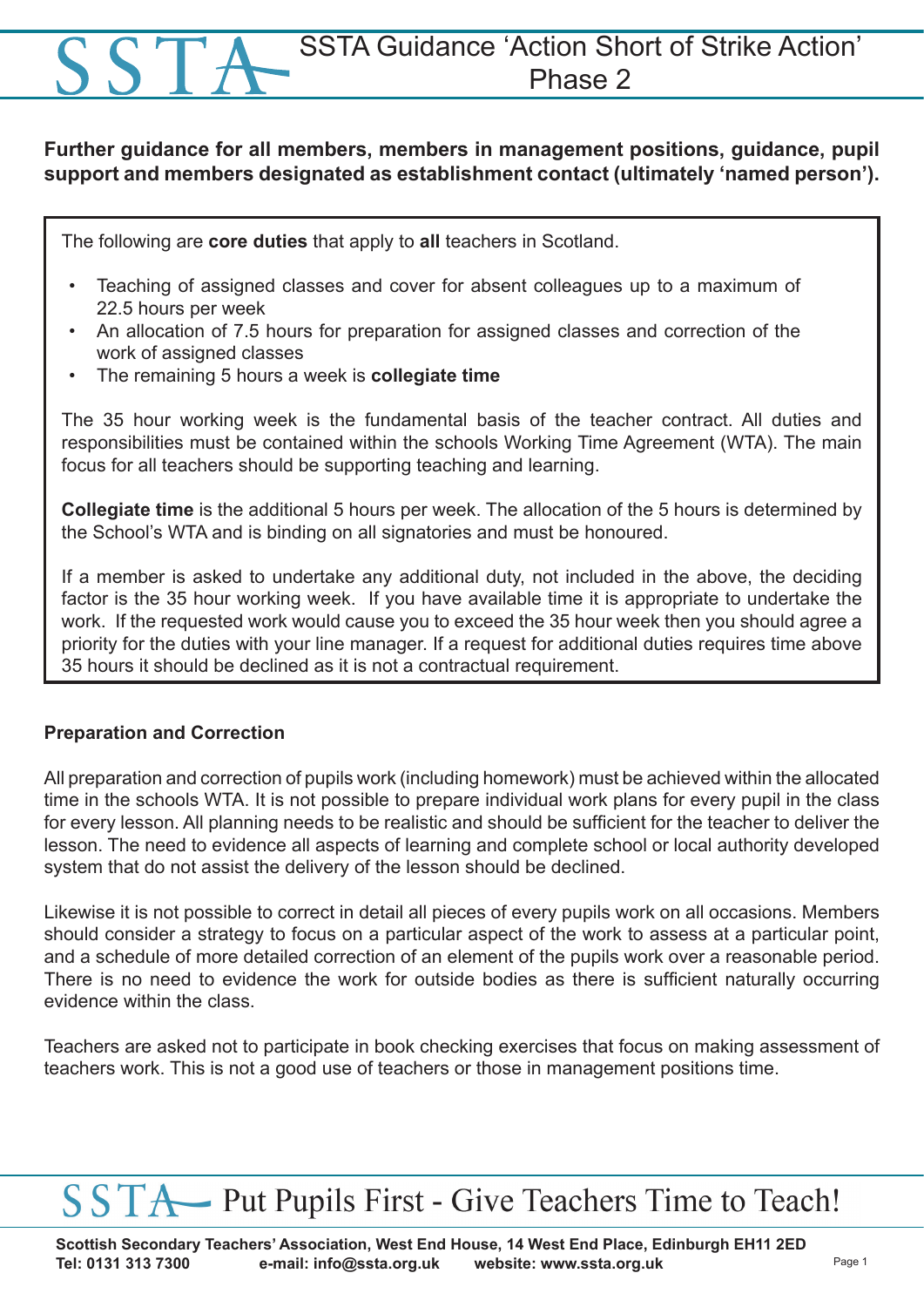### SSTA Guidance 'Action Short of Strike Action' Phase 2

#### **Cover for Absent Colleagues**

Principal Teachers who manage a number of subjects are often expected to prepare cover work for absent colleagues. This is not unreasonable on a short term basis and recognised in the time allocation for management responsibilities. It is however, not expected that the preparation and correction of pupils work will be undertaken by the teacher who sets the work. In the case of long term absence the supply teacher will undertake these duties.

#### **Cover for Vacant Posts**

Supply teachers will undertake the work required in preparation and correction of the classes allocated. It is essential that supply teachers have the normal allocation of time that permanent teachers are given to undertake the task. Where teachers agree to help in the interests of the pupils, to cover a vacancy or long-term absence, teachers need to ensure sufficient time is allocated for this additional duty over and above their normal assigned classes. There also needs to be an acceptance that the correction of work will be of a 'holistic' nature in these instances.

#### **Professional Review and Development (PRD)**

All teachers are required to undertake 3 hours PRD that is a fundamental part of continuing GTCS registration. The management of PRD is becoming increasingly problematic as line mangers, due to a range of other demands, are having difficulties finding adequate time to engage in the task in a meaningful way. The school needs to ensure adequate time is set aside for the procedure to be undertaken. Members should seek support from the school representative to ensure adequate time is made available.

#### **Management Positions**

Members holding positions with additional responsibility have time allocated within the 22.5 hour teaching time. Members are advised to restrict their responsibility to the time allocated. Outside of the time allocated for this responsibility the member should focus on their primary teaching function.

Teachers have been undertaking tasks that are either outside the WTA or tasks where sufficient time has not been allocated. Members are asked to consider whether tasks that are for administrative purposes should be declined if they and are not necessary for teaching and learning.

Members in management positions are advised to ensure any task they are asked to undertake is accounted for within the 35 hour week and the schools WTA.

Likewise any task they are requiring teachers they manage to undertake should be accounted within the same conditions.

Should insufficient time be allocated to perform the additional responsibility, members are advised to inform their line manager and seek support from the SSTA school representative.

# SSTA Put Pupils First - Give Teachers Time to Teach!